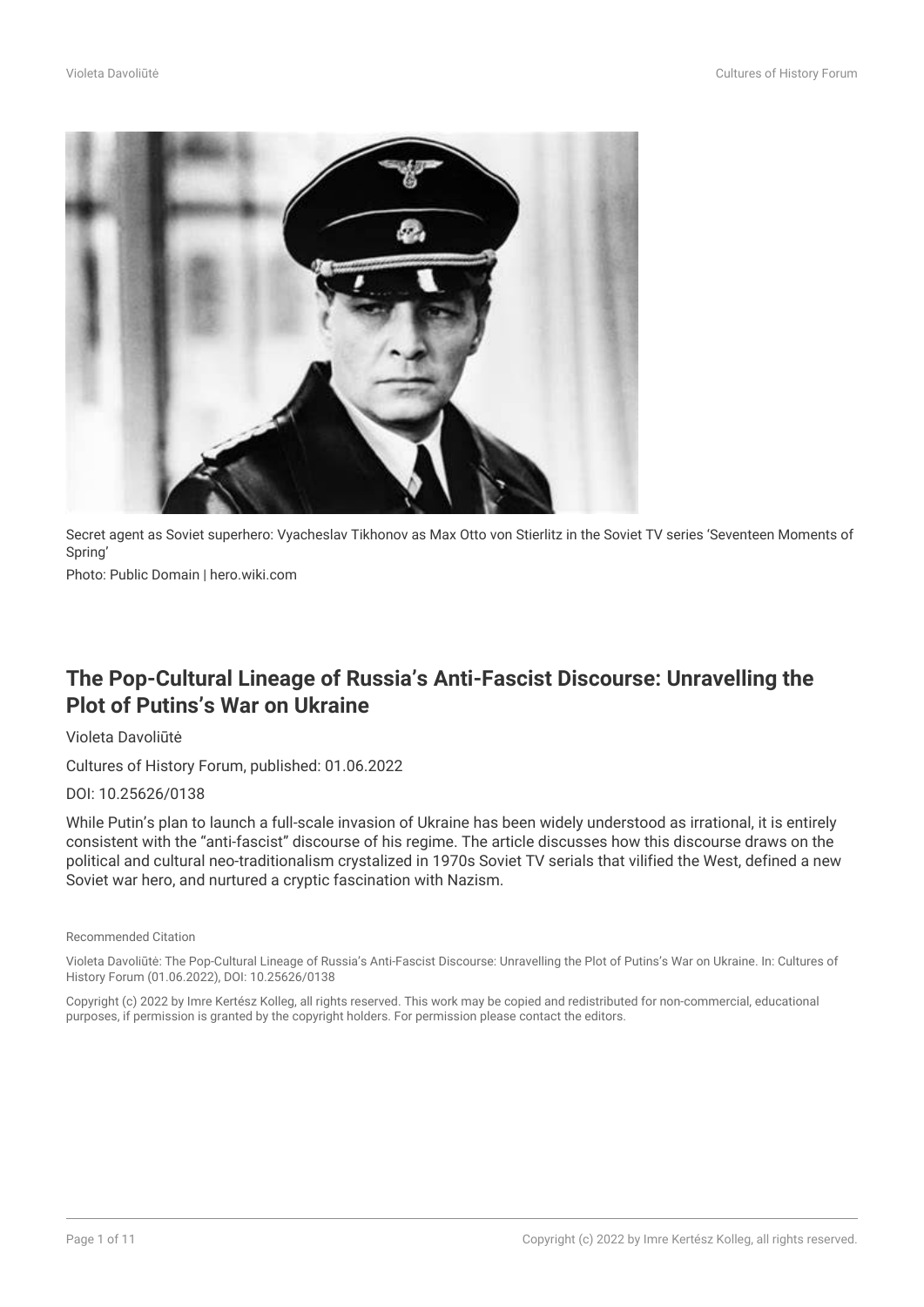# **The Pop-Cultural Lineage of Russia's Anti-Fascist Discourse: Unravelling the Plot of Putins's War on Ukraine**

While Putin's plan to launch a full-scale invasion of Ukraine has been widely understood as irrational, it is entirely consistent with the "anti-fascist" discourse of his regime. Though it seems contrived to outsiders, this discourse resonates powerfully with both Russian troops in the theatre of war and among citizens at home. Rooted in Soviet culture, it draws on the political and cultural neo-traditionalism that crystalized in Soviet television serials in the 1970s, which vilified the West, defined a new Soviet war hero, and nurtured a cryptic fascination with Nazism. From this perspective, the invasion of Ukraine can be interpreted as a case of life imitating art: irrational from the perspective of national interest, but true to life in terms of plot.

## Discourse as Method

Vladimir Putin stunned the world on 24 February 2022, when he announced that Russia had embarked upon a full-scale invasion of Ukraine – dubbed a "special military operation" – in order to "de-Nazifying" Ukraine. The economic and human costs made the invasion improbable, the calculus of national interest impenetrable, and the narrative used to justify it implausible. The claim that Volodymyr Zelenskiy – a Russian-speaking Ukrainian with Jewish relatives who fought against the Nazis during the Second World War and perished in the Holocaust – was the leader of a fascist junta made jaws drop across Europe. The notion that 'the West' was promoting Nazism in Ukraine as a means of threatening Russia was seen as little more than geopolitical gaslighting.

It took weeks of war and the revelations about the atrocities committed by Russian troops before certain Western officials came to terms with the 'new' reality. Admitting to the failure of Germany's foreign policy vis à vis Russia, [President Frank-Walter Steinmeier said](https://www.dw.com/en/german-president-steinmeier-admits-mistakes-over-russia-policy/a-61362153) that he "did not believe that Vladimir Putin would embrace his country's complete economic, political and moral ruin for the sake of his imperial madness."

For scholars in the field of memory studies, the method to Putin's "madness" is all too familiar: Russia's political leadership and propaganda outlets have labelled Ukraine as a fascist state since the initial invasion in 2014. Specifically, they revived an anti-fascist discourse fashioned in the 1960s, during the Cold War, in which the Soviet victory over Germany in the Second World War was fashioned into the main pillar of political legitimacy, displacing the October Revolution as the founding myth of the regime.<sup>[1]</sup> The persuasive strength of this discourse lies in the way it relies on what Raymond Williams calls "structures of feeling," or the social acceptability of discursive conventions, for its plausibility. Embedded in Soviet and post-Soviet culture, this anti-fascist discourse has been increasingly mobilized to generate an affective response in the Russian population based on the memory of the Great Patriotic War that "amorphously alternates between valences of nostalgia, feelings of reliving history and a collective desire for the restoration of Russia as a great geopolitical power."<sup>[2]</sup>

The resonance of this discourse is evident in recent public opinion polls and the actions of Russian troops in Ukraine. It has "considerable traction among average Russians,"<sup>[3]</sup> and Russian conscripts are propagandized to believe that they are fighting Nazis. In a video distributed by the Russian Defence Ministry, a marine commander affirms his pride in following in the footsteps of his grandfather, who "chased fascist scum through the forests", including members of the anti-Soviet resistance, during and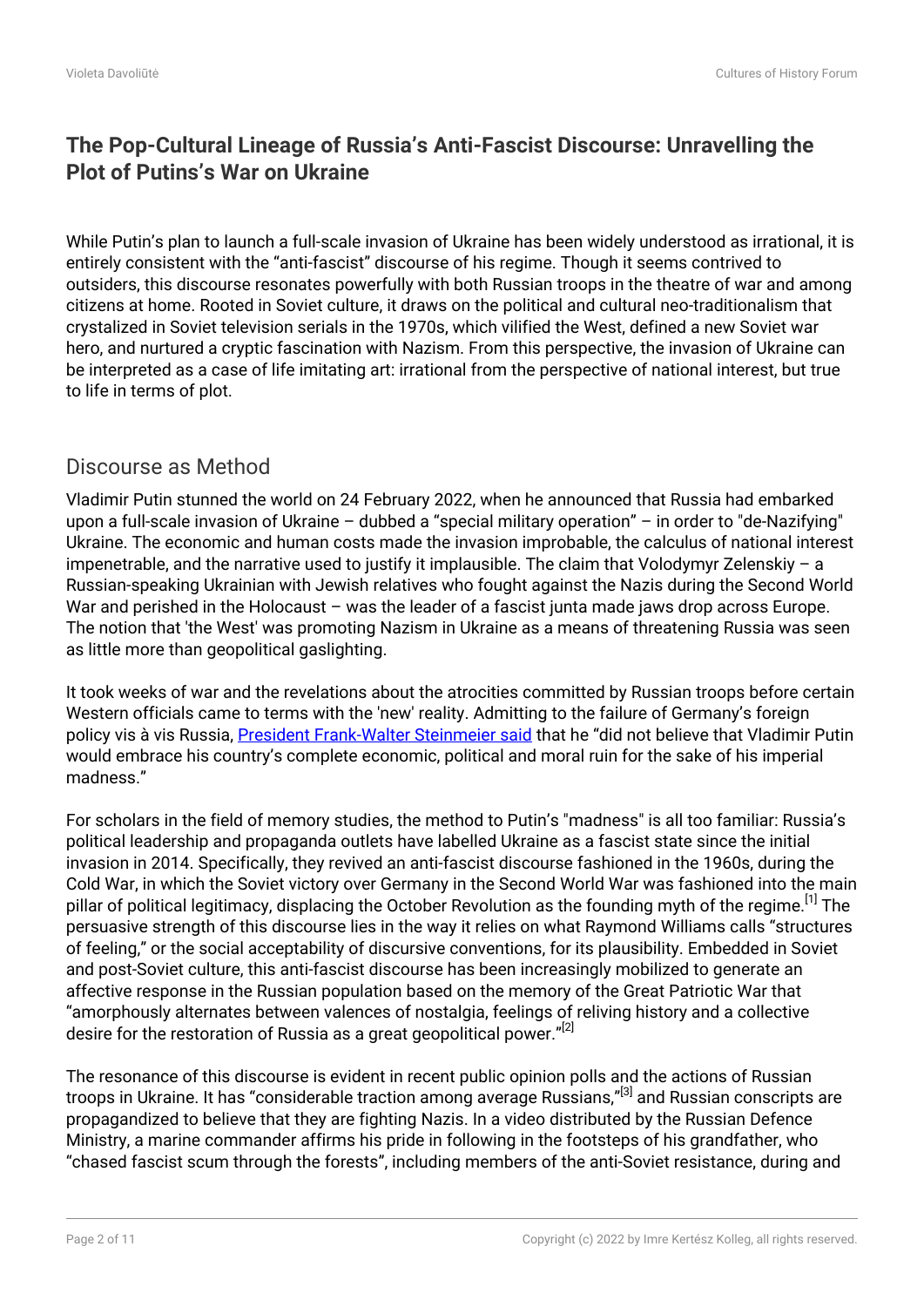after the Second World War.<sup>[4]</sup> Perhaps paradoxically, the discourse of anti-fascism has adopted the iconography of Nazism: Based on the widespread use of the 'Z' symbol, stylized as a semi-swastika, and the glorification of military violence by the public, Mikhail Epstein has diagnosed Russia's descent into "schizofascism," defined as "fascism that is hiding under the mask of fighting against fascism."<sup>[5]</sup> While the spread of these symbols has led to comparisons between Russia and Nazi Germany, Marlene Laruelle notes that Putinism is able to draw on more proximate totalitarian ideological traditions.<sup>[6]</sup>

Ultimately, the anti-fascist discourse prevalent in Russia today represents a revival of a 1970s Soviet neotraditionalism, including a cryptic fascination with Nazism nurtured through a popular television series that glorified a Soviet spy working undercover as a Nazi official. This discourse is rooted in a categorization of the self and the other, including targeting and excising the enemy within, and in the glorification of the Great Russian security service agent as a powerful war hero and example of national valour. The narrative of the villain and the hero is expressed through anti-Western rhetoric leading to imperial hubris.

## The Enemy Within

Originating in the anti-German propaganda of the Great Patriotic War, this discourse has evolved significantly over the course of the postwar period. In the 1960s, for example, it was mobilized to support the ideological integration of the recently annexed Western territories of the USSR, including the Baltic States, Western Belarus, Ukraine, and Moldova. Even as events in Hungary sent shockwaves throughout the Soviet bloc, Khrushchev's amnesties allowed tens of thousands of people to return from the Gulag to these territories, their presumed anti-Soviet attitude ostensibly radicalized by the process of deportation. Having forsworn Stalinist-style mass repression, the regime mobilized ideology and the secret services to counter the impact the 'returnees' might have on the rest of the population. The targeting and social exclusion of individuals suspected of collaborating with the German occupation was a key element of this process. In comparison to the first wave of Stalin-era prosecutions from 1943 until 1953, which was massive and indiscriminate, with about 320,000 Soviet citizens arrested for collaboration, including 57,000 for treason and war crimes.<sup>[7]</sup> the second wave, which began during the Thaw, was selective and highly mediatized. Khrushchev amnestied tens of thousands of Soviet citizens who had served in the German army, police, and special units during the war but were considered rank and file accomplices (posobniki).<sup>[8]</sup> The investigations launched in the late 1950s that continued during the 1960s focused on the karateli, those who had direct involvement in the killing or torture of Soviet citizens.<sup>[9]</sup>

Building on the investigations, a series of highly mediatized show trials were held in several cities in the Soviet Western borderlands, as well as several East Bloc countries. A classified KGB report describes the trials an "active Chekist measure" meant to undermine the status of anti-Soviet elements as well as the ideological appeal of the West for Soviet citizens.<sup>[10]</sup> The mediatization of these trials extended beyond newspapers to include the production of literary works as well as films. The blockbuster adventure drama Enemy of the State (1964), for example, was based on a melodramatic plot that "tore the mask off" a villain who had collaborated with the Nazis during the war and was now pretending to be an ordinary Soviet citizen.

The unmasking of the "enemy within" was part of the reinvention of Soviet society in the wake of the Second World War and the finding of personae that fit the new post-Stalinist society.<sup>[11]</sup> Ukraine, Belarus, and the Baltics were presented as territories dominated by a hybrid identity – at once native and yet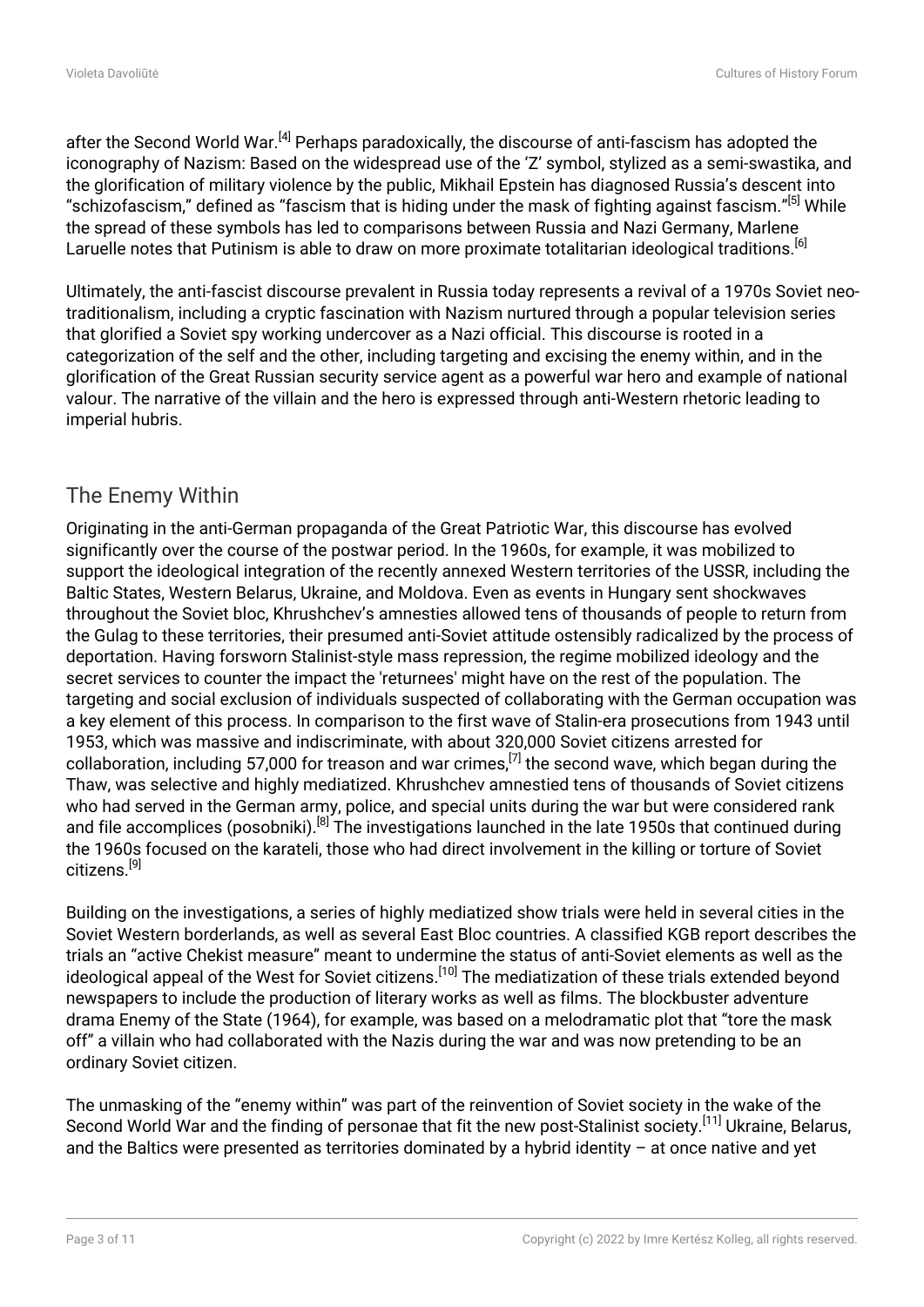uncannily foreign, the enemy within, liable to betray the Soviet homeland owing to their hidden ties to foreign powers.<sup>[12]</sup>

## The Soviet Superhero

While the military dimension of the Cold War eased with the onset of Détente in 1967, the competition of ideologies intensified. Under Brezhnev, asserting the Soviet Union's geopolitical supremacy trumped the Khrushchev era's nurturing of more humanistic representations of the experience of war. The cult of the Great Patriotic War reached its apogee in the 1970s, driven by KGB efforts to cultivate an image of the secret service agent as a new Soviet superhero, superior to the West's James Bond, through the patronage of television serials, most notably Shield and Sword (1968) and Seventeen Moments of Spring (1972). Working undercover as Nazi officers during the war, the Soviet secret agents in these productions were played by extremely handsome men dressed in glamorous Nazi uniforms. Moreover, they were presented as supremely gifted masters of disguise, rising effortlessly to the highest echelons of German society, yet remained true to their Russian identity and loyal to the Soviet state.

In Shield and Sword (Shchit' i mech) for example, Alexander Belov (played by Stanlislav Lyubshin, born in 1933), a Russian spy, travels from Soviet-occupied Latvia to Nazi Germany under the alias of a Volksdeutsche named Johann Weiss. Moral dedication, nerves of steel and a quick wit, combined with his mastery of German language and culture, allow him to rise up the ranks of the German security services.

Both the originality and extraordinary popularity of the series were in large part a response to the lavish sets and costumes that allowed Soviet viewers an entrancing glimpse into German high society including large, elegant venues, luxurious, modern cars and motorcycles, glamorous women and, above all, extraordinarily handsome men adorned in shining black leather, fighting for the Soviet state while drinking expensive cognac and driving fancy German cars. The protagonists move within a deeply homosocial environment, with women serving only to flesh out the glamorous setting. Weiss's intimate friendship with Heinrich Schwartzkopf, an aristocratic Baltic German who travels with him from Latvia to Germany, adds a significant element of melodrama. When Weiss/Belov is ordered to establish contact with another undercover Soviet agent, he discovers that agent is none other than his close friend Heinrich, played by Oleg Yankovsky (1944-2009).

The alchemical transformation of a Soviet spy into a Nazi officer generated a sense of fantasy for Soviet viewers, inviting them to partake in the guilty pleasure of dressing in a black leather trench coat and inhabiting the glamorous lifestyle of a high-ranking German official during the war. Secret service officers were presented as a noble caste; the grit of military battles is only fleetingly woven into the series in the form of short newsreel clips of faceless soldiers.

The development of the secret agent as a Soviet superhero culminated in the figure of Otto von Stierlitz, the undercover identity of Maksim Maksimovych Isayev, the hero of Seventeen Moments of Spring (Semnadtsat' mgnovenii vesny). Isayev is planted in Germany in 1927, before the Nazis come to power, where he enlists in the Nazi Party and is appointed to the counter-intelligence agency, where he is able to recruit German dissident intellectuals as his agents and schemes to disrupt Nazi plans, including an effort to forge a separate peace between Germany and the Western Allies. Like a true renaissance man, von Stierlitz is fully at ease discussing philosophy, religion, history, and science in several European languages. The secret agent reflects the ideal of the Russian intelligentsia, whose knowledge is matched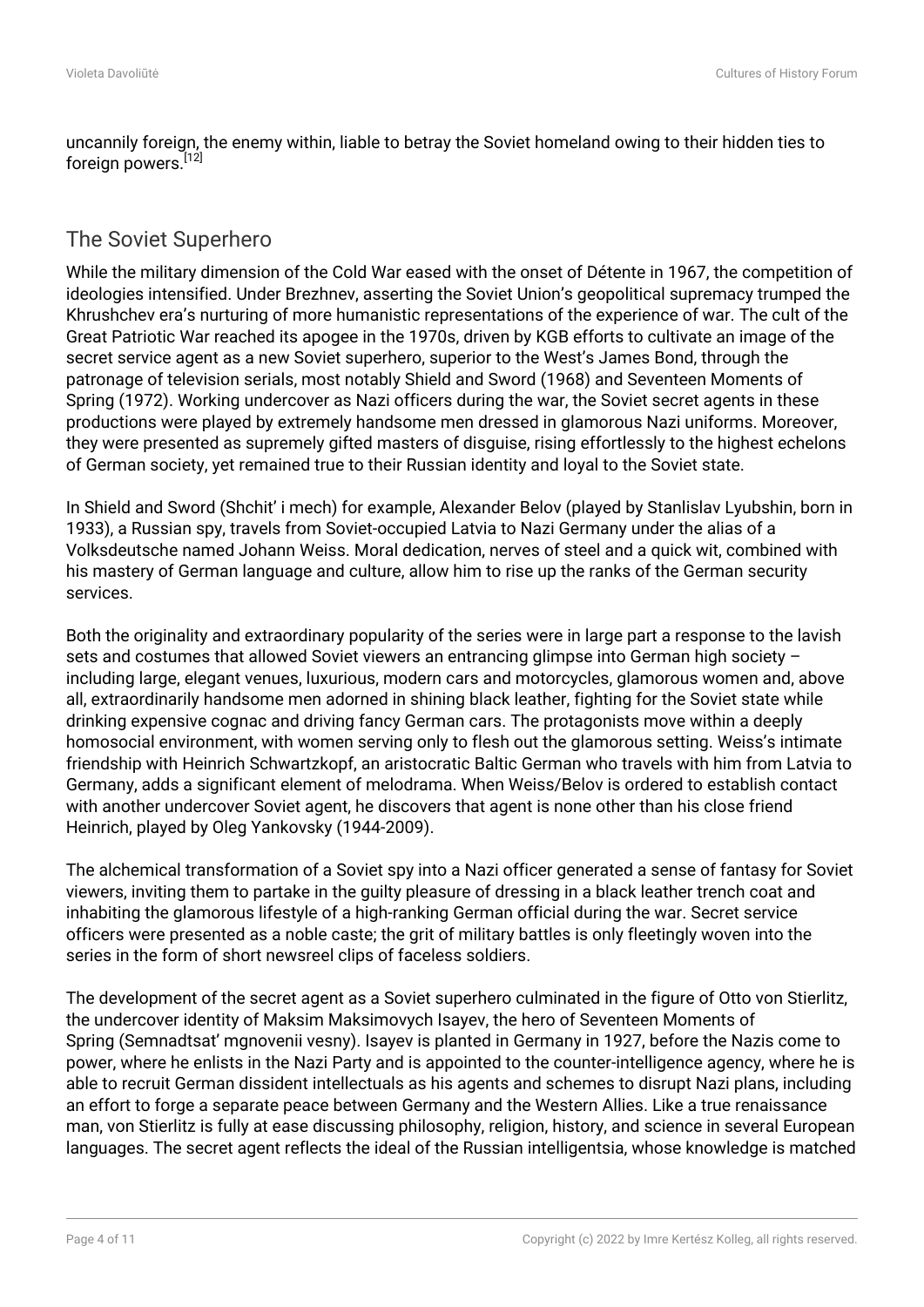only by his asceticism and modesty. In sharp distinction to the Western model embodied by James Bond, he rarely drinks and never indulges in sexual escapades. Surrounded by the riches of the Western world, the Soviet spy is unfailingly faithful to a higher ideal: his socialist homeland – not only in a transactional sense, but also moulding his character to remain true to its ethos.<sup>[13]</sup>

In Screen Nazis, Sabine Hake singles out these two television productions as key to the construction of a fascist "absolute other" to communism in late Soviet culture.<sup>[14]</sup> She also notes how they, like any effort to represent fascism in film, are impacted by the inner workings of fascist aesthetics. As if entranced by fascism's imagery, symbols and rituals, post-fascist representations of fascism appear susceptible to "an almost obsessive re-enactment" of the aestheticization of politics (159). Noting the extraordinary, cult-like status of von Stierlitz, Hake argues that he came to represent the ideal Soviet man: "rational but still soulful, deeply patriotic, committed to the collective, and willing to suppress all individual feelings and desires" (174). Furthermore, given these qualities, the romanticized Soviet hero becomes impossible to distinguish from the ideal of the perfect Nazi: "the embodiment of duty, service, and commitment to the cause where the real Nazis are corrupt, power-hungry and weak" (174).

The idea that Soviet culture was marked by a "cryptic fascination with Nazism" is reinforced by the casting practices in place at the time. Yankovsky, who was propelled from Shield and Sword to becoming a star of Soviet cinema, was selected for the role because of his ostensibly "typically Aryan looks."[15] An entire generation of actors was recruited from Lithuania and Latvia to fill the role of "Soviet Nazi" or simply of the Nazi niche, including Gunars Cilinskis, Donatas Banionis, Juozas Budraitis and Algimantas Masiulis among others. Paradoxically, these Baltic Soviet screen Nazis became cult figures in Soviet cinema. The fantasy of penetrating and mastering the West, along with the erasure of the visual markers between a Soviet 'us' and Nazi 'them' generated a sense of power and glamour and contributed to the popularity of these actors and the films they played in.

## Putinism as a 1970s revival

While many have sought to trace the influence of fascist thinkers on Putin's political views, there is little evidence that he or any other high-level Russian decision-maker has ever engaged with such ideological matters on an intellectual level.<sup>[16]</sup> A more important factor in shaping Putin's world view were, as Peter Rutland suggests, the novels and – even more importantly – the television shows that Putin is known to have consumed as a teenager. Putin has himself noted that he was inspired by Sword and Shield to become a KGB agent and learn German.<sup>[17]</sup> Indeed, the leading role of television in the creation and maintenance of the Putin regime, including the promotion of Soviet nostalgia, has been extensively described by industry insiders.[18] Not only did Putin-era television move away from the 1990's focus on social issues in contemporary Russia, reverting back to representations of a strong and benevolent state.<sup>[19]</sup> Putinism as a whole revived the aesthetics and cultural practices of late socialism. Alexander Prokhorov, for example, notes an "affinity for 1970s culture and its visual texts."<sup>[20]</sup> In tandem, the defence and security services revived the late Soviet practice of sponsoring the production of feature films and television serials, awarding prizes to their favourites.<sup>[21]</sup>

Taken together, these productions project an image of a masculinist polity with complete control over Russia, the post-Soviet states and former Cold War rivals. Adulation of the secret service agent, including a fascistic appreciation for his superior phrenology, physique and ethics is evident in the paean to the FSB operative provided by Nikolai Patrushev: "intellectual analysts with high foreheads, seasoned commandoes with broad shoulders, quiet explosives specialists, stern investigators, discrete counter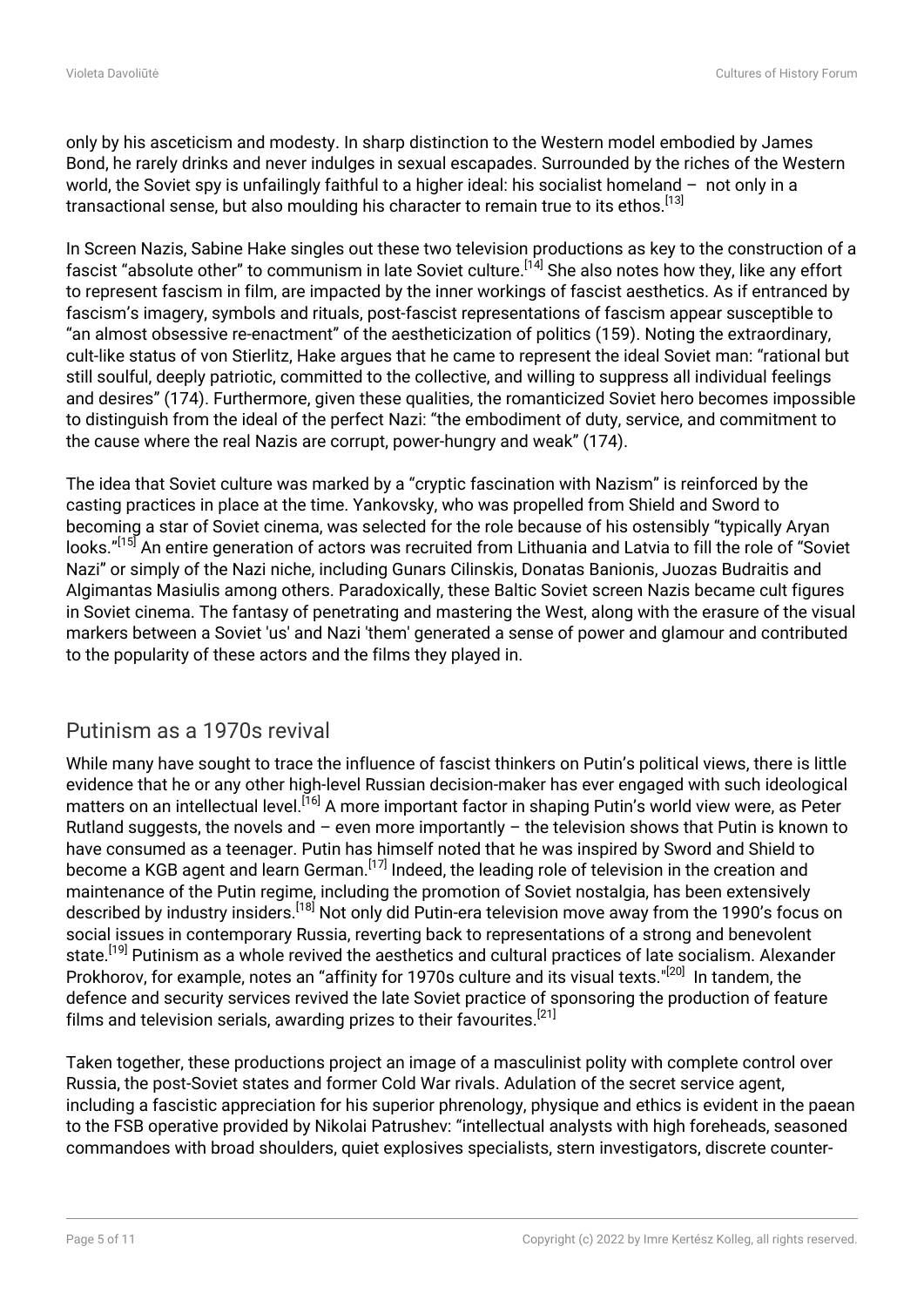intelligence officers. [...] Outwardly, they are different, but [they] are united by a life of service, a modern neo-nobility (neo-dvoriantsvo), if you will."[22]

Ultimately, tracing the lineage of this anti-fascist discourse in contemporary Russia back to Soviet-era visual culture is important to understanding its deep roots and thus its effectiveness in defining the self and the other. With the deterioration of Putin's foreign relations with the West and the crackdown on democratic institutions, the regime has become marked by a geopolitical assertiveness, homosocial behavioural patterns and the aestheticization of politics,<sup>[23]</sup> which have their roots in this 1970s era visual culture and served to foster the neo-traditionalism of the late Soviet regime and overturn the progressive modernism of the Thaw. Popular films and TV series from this era played a key role in developing cultural archetypes that would come back to influence post-Soviet culture under Putin. They also help explain the evolution of collective memory in post-Soviet Russia and how it has differed from similar processes in the West. At a time when the population of West Germany was internalizing the tragic fate of the Jewish Weiss family in Holocaust (Dir. Marvin Chomsky, 1978), Soviet viewers were enthralled by the glamorous adventures of the Nazi/Soviet officers Johann Weiss and Otto von Stierlitz.

Finally, the idea that Russia's radically anti-Western course was forged in the culture of the late 1960s and 1970s suggests the need to rethink the history of the Cold War and the notion of 1989/1991 as a watershed of European and global history and memory.<sup>[24]</sup>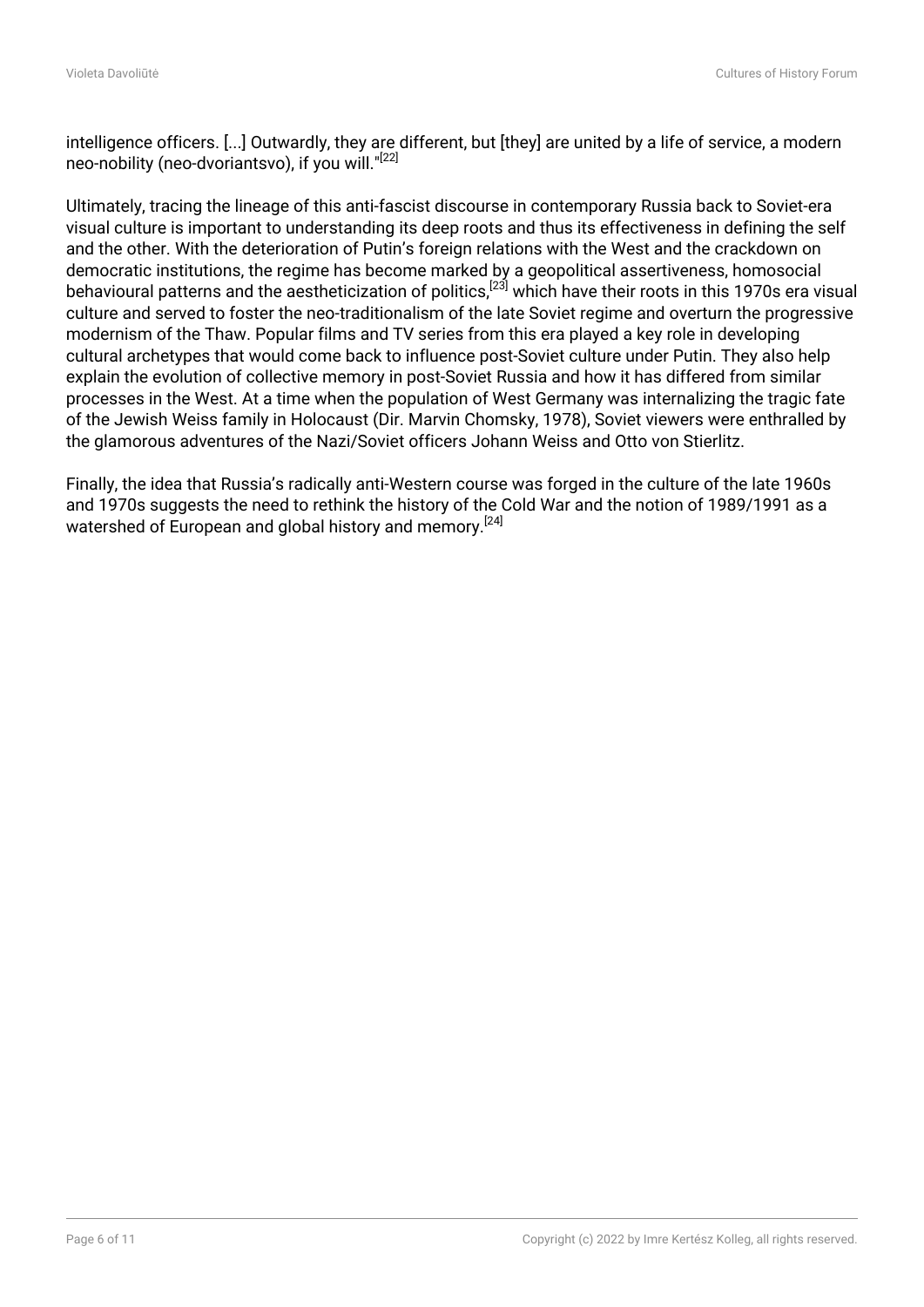## Footnotes

- 1. Dominique Arel, A short history of Ukrainian nationalism and its tumultuous relationship with Russia, The Conversation (17 March 2022), retrieved 29 May 2022.
- 2. David Zeglen, The cult of Russianicity: mobilising anti-fascist affect in Putin's Russia, Celebrity Studies, 11, No. 3 (2020): 351-365, DOI: 10.1080/19392397.2020.1800671.
- 3. Fred Weir, [Russia says it's fighting Nazis in Ukraine. It doesn't mean what you think,](https://www.csmonitor.com/World/Europe/2022/0420/Russia-says-it-s-fighting-Nazis-in-Ukraine.-It-doesn-t-mean-what-you-think) The Christian Science Monitor (20 April 2022), retrieved 4 May 2022.
- 4. Cited by Anton Troianovski, [Atrocities in Ukraine War Have Deep Roots in Russian Military,](https://www.nytimes.com/2022/04/17/world/europe/ukraine-war-russia-atrocities.html) The New York Times (17 April 2022), retrieved 29 May 2022.
- 5. Cited in: Robert Coalson, [Special Operation Z: Moscow's Pro-War Symbol Conquers Russia -- And Sets Alarm Bells](https://www.rferl.org/a/russia-ukraine-letter-z-fascist-symbol/31758267.html) [Ringing,](https://www.rferl.org/a/russia-ukraine-letter-z-fascist-symbol/31758267.html) RFE/RL (17 March 2022), retrieved 4 May 2022.
- 6. Marlene Laruelle, Is Russia Fascist? Unravelling Propaganda East and West. Ithaca and London: Cornell University Press, 2021, p. 33.
- 7. Andreas Hilger, Defending Stalin's Socialism: Prosecuting German War Crimes and Purging the Victims?. In Pour Une Histoire Connectée Et Transnationale Des Épurations En Europe Après 1945, edited by Marc Bergère et al., Brussels: Peter Lang, 2019, p. 195.
- 8. Alexander Prusin, The "Second Wave" of Soviet Justice: The 1960s War Crimes Trials. In Rethinking Holocaust Justice, edited by Norman J.W. Goda. New York: Berghahn Books, 2020.
- 9. Alana Holland, Soviet Holocaust Retribution in Lithuania, 1944–64. The Soviet and Post-Soviet Review 46, no. 1 (2019): 3-29; also: Anton Weiss-Wendt, On the Margins: Essays on the History of Jews in Estonia, New York: Central European Press, 2017, pp. 221-42.
- 10. F.D. Bobkov, Ideologicheskaya diversiya imperializma protiv SSSR i deyatel'nost' organov KGB po borbe s ney. LYA K-1, ap. 10, No. 325 (1964): 25-37.
- 11. Sheila Fitzpatrick, Tear Off the Masks! Identity and Imposture in Twentieth-Century Russia. Princeton: Princeton University Press, 2005, p. 3.
- 12. Holland, 2019.
- 13. Tarik Cyril Amar, Between James Bond and Iosif Stalin: Seventeen Moments of Spring, a Soviet Cultural Event of the Cold War and the Post-Thaw. Kritika: Explorations in Russian and Eurasian History 21, No. 3 (2020): 627-658.
- 14. Sabine Hake, Screen Nazis: Cinema, History, and Democracy. University of Wisconsin Press, 2012, p. 175.
- 15. Zara Abdullayeva, Oleg Yankovsky: Vne Igry. Moscow: Eksmo, 2009, p. 65.
- 16. Peter Rutland, [Putin's Game of Thrones](https://tol.org/client/article/putins-game-of-thrones.html), Transitions Online (9 September 2020), retrieved 29 May 2022.
- 17. Ben MacIntyre, [Putin's spies are pulp fiction characters,](https://www.thetimes.co.uk/article/putins-spies-are-pulp-fiction-characters-7ndlk7pjl) The Times (29 February 2020), retrieved 29 May 2022.
- 18. Stephen Castle, [A Russian TV Insider Describes a Modern Propaganda Machine](https://www.nytimes.com/2015/02/14/world/europe/russian-tv-insider-says-putin-is-running-the-show-in-ukraine.html), The New York Times (13 February 2015), retrieved 4 May 2022.
- 19. Vera Zvereva, [Zakon i kulak: 'Rodnye militseiskie serialy,'](http://magazines.russ.ru:81/nlo/2006/78/zver20.html.) NLO 78 (2006), retrieved 20 May 2022.
- 20. Alexander Prokhorov and Elena Prokhorova, Film and Television Genres of the Late Soviet Era. London: Bloomsbury Academic, 2016.
- 21. Simon Shuster, [The KGB Oscars. In Putin's Russia, it's the spies that are handing out the awards for the year's best](https://foreignpolicy.com/2013/02/22/the-kgb-oscars/) [movies,](https://foreignpolicy.com/2013/02/22/the-kgb-oscars/) Foreign Policy (22 February 2013), retrieved 4 May 2022.
- 22. Andrey Soldatov, Irina Borogdan, The New Nobility. The Restoration of the Russia's Security State and the Enduring Legacy of the KGB. New York: PublicAffairs, 2011, p. 12-13.
- 23. Alexander J. Motyl, Putin's Russia as a fascist political system, Communist and Post-Communist Studies 49, No. 2( 2016): 25-36.
- 24. Stephen Kotkin, [The Cold War Never Ended. Ukraine, the China Challenge, and the Revival of the West](https://www.foreignaffairs.com/reviews/review-essay/2022-04-06/cold-war-never-ended-russia-ukraine-war), Foreign Affairs, May/ June 2022.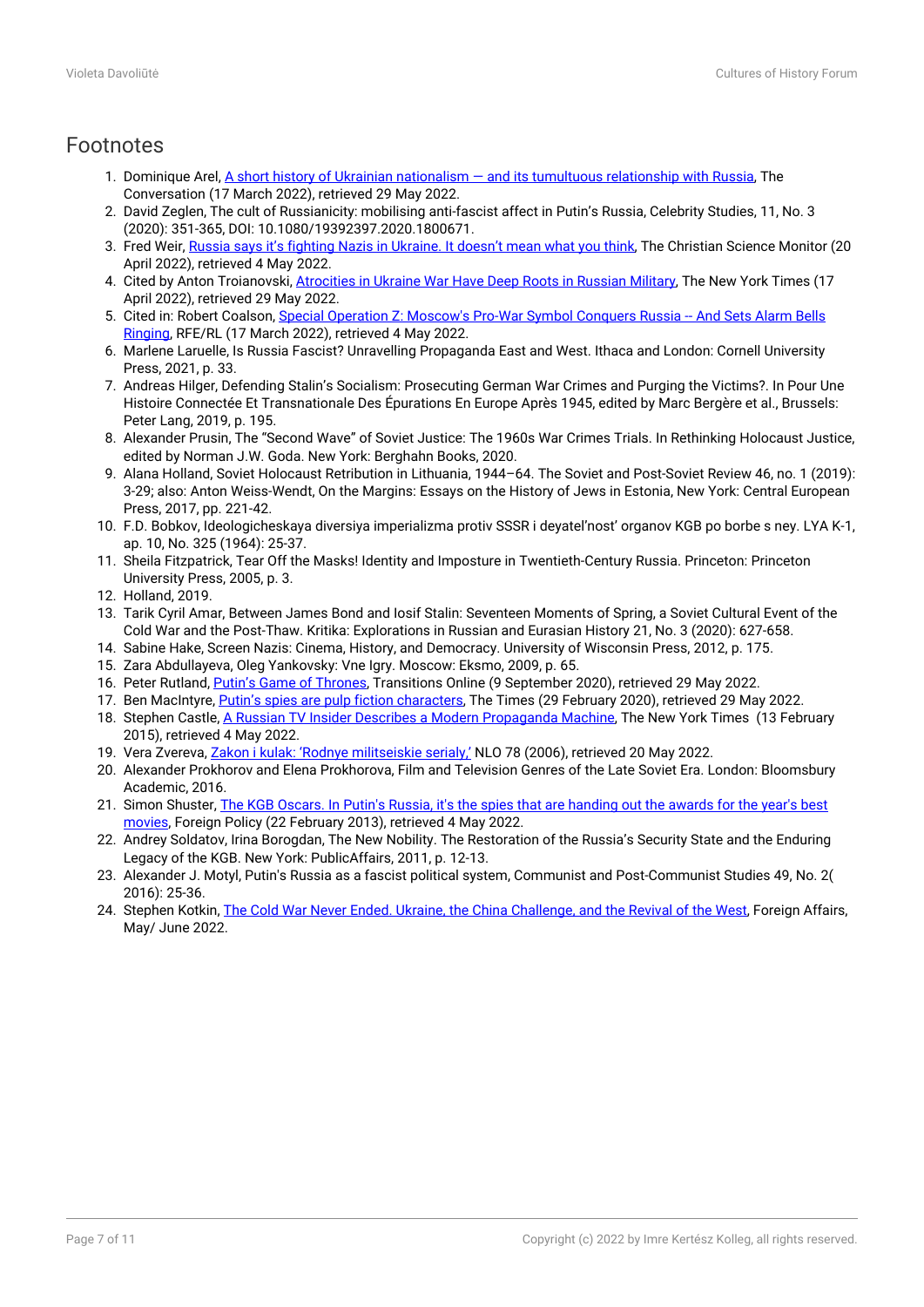

DVD cover of the 1972 TV series 'Seventeen Moments of Spring' Photo: Public Domain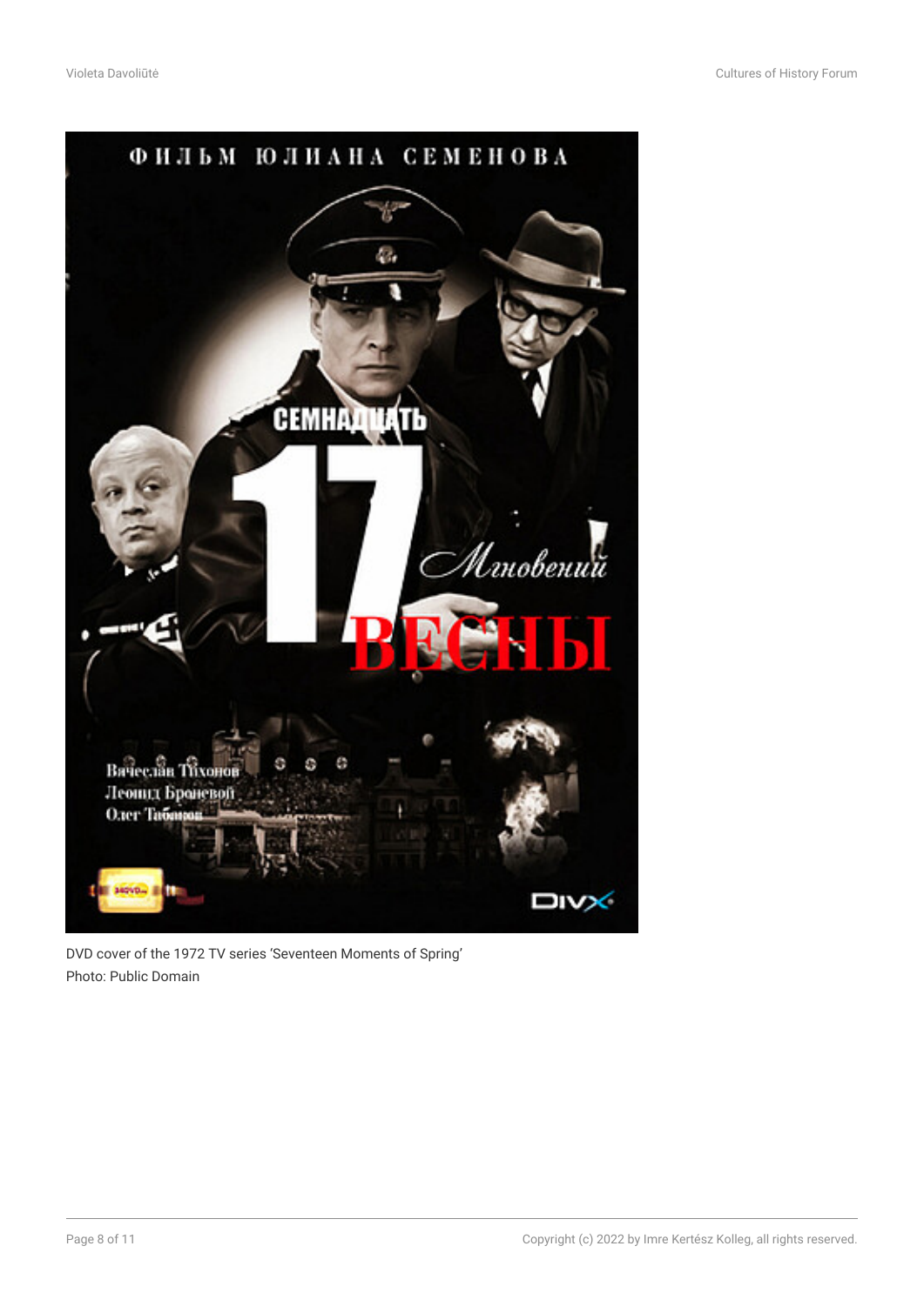

DVD cover of the 1968 Soviet TV mini series 'Shield and Sword' with Stanislav Lyubshin as Soviet spy Alexander Belov Photo: Public Domain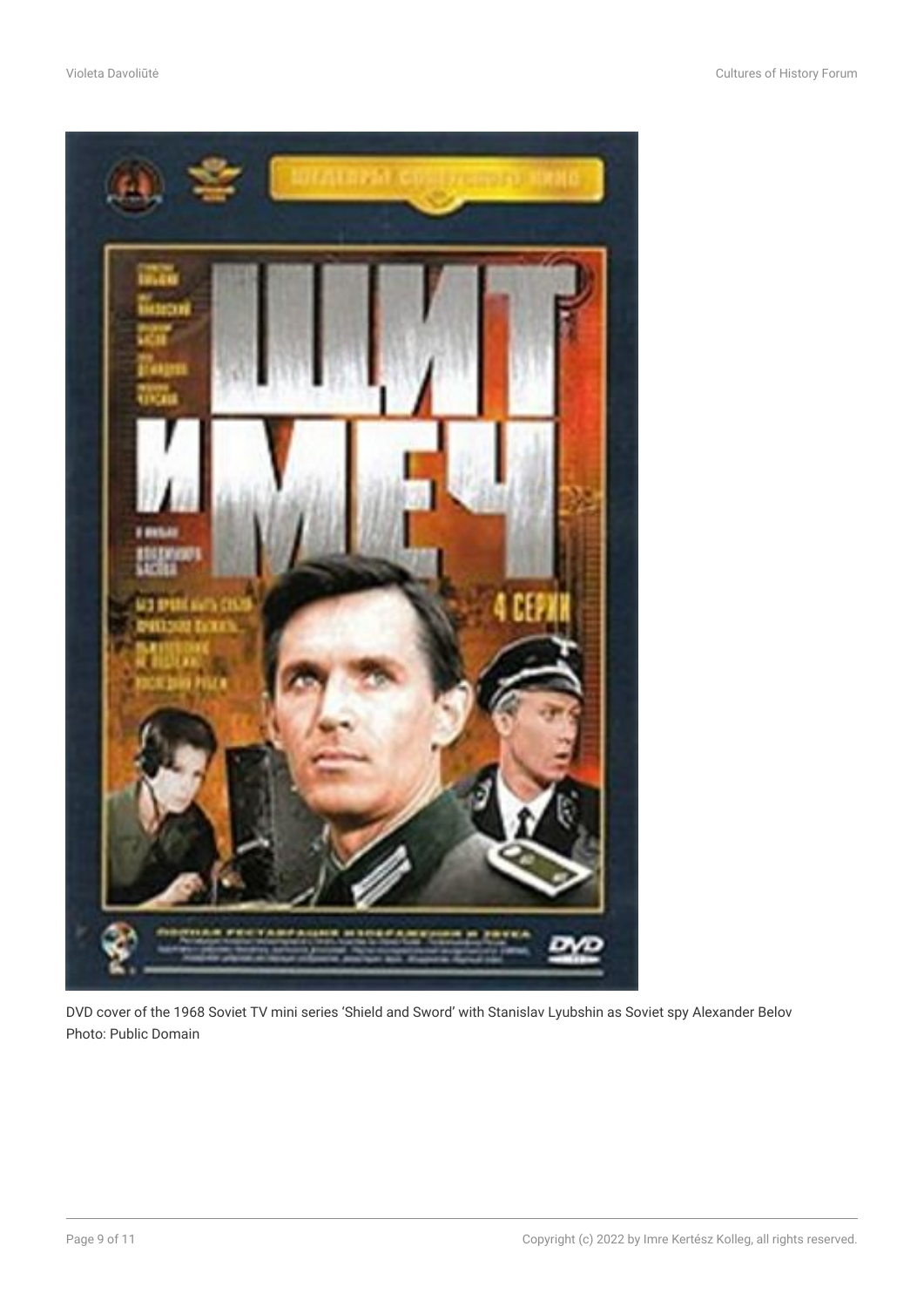

Backdrop image to the TV series 'Shchit i mech', featuring Stanislav Lyubshin as Johann Weiss and Oleg Yankovskiy as Heinrich **Schwarzkopf** 

Photo: Public Domain | TMDB



DVD cover of the 1968 Russian spy movie 'Dead Season' (Mertviy sezon), with Lithuanian actor Donatas Banionis